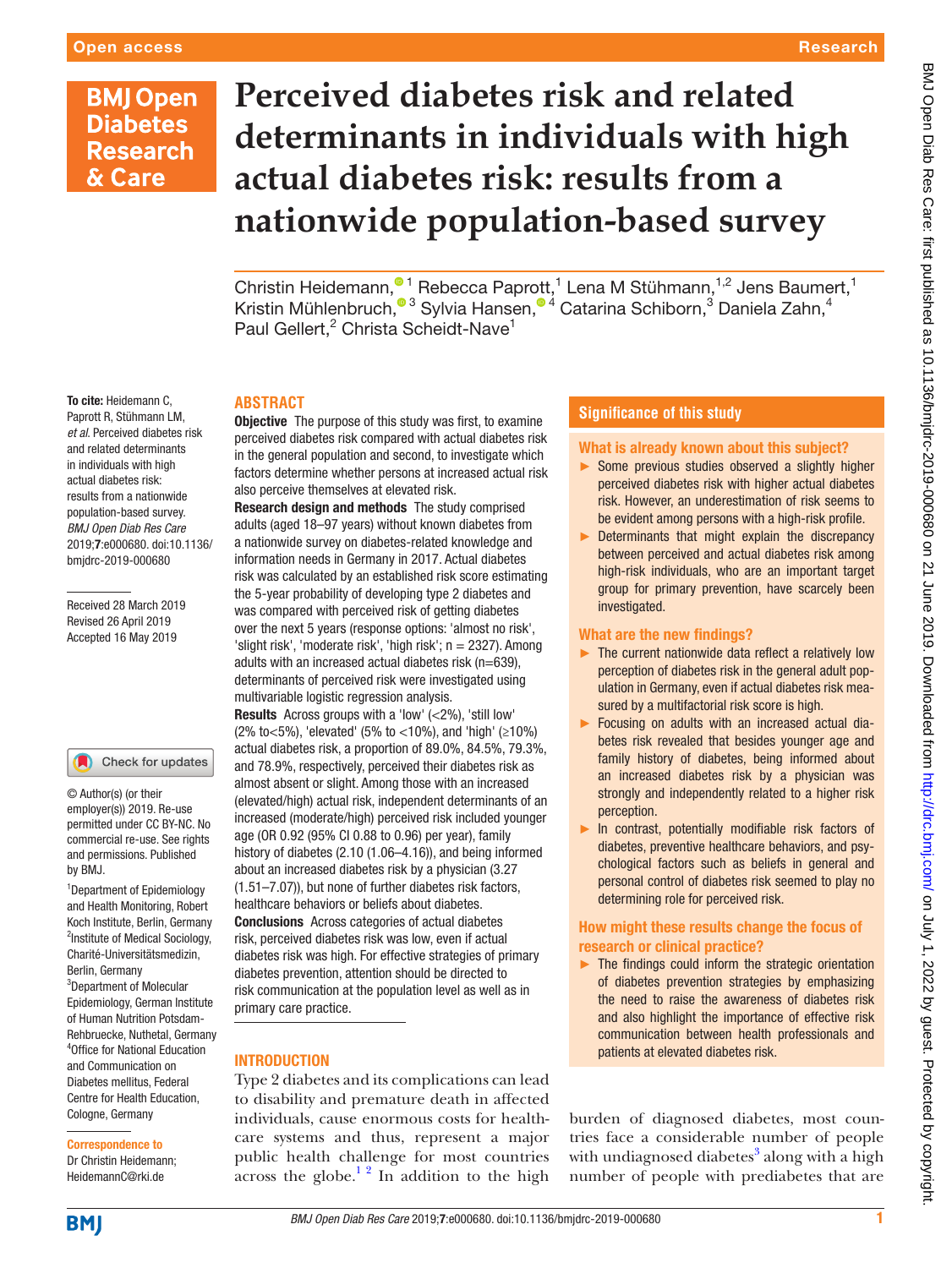at high risk for future diabetes.<sup>[4](#page-8-2)</sup> In USA, for example, at least one in five adults with diabetes is undiagnosed and about a third of the adult population has prediabetes.<sup>[5](#page-8-3)</sup>

To tackle the growing burden from diabetes and its antecedents, implementation of primary prevention approaches aiming at risk factor control through behavioral and environmental changes is regarded as an essential cornerstone.[6 7](#page-8-4) Indeed, several randomized clinical trials succeeded in reducing the progression from prediabetes to diabetes by lifestyle modifications.<sup>8</sup> However, for primary prevention measures to be effective in a real world setting, people, especially those with a high-risk profile, need to be aware of their risk of developing a disease. $910$ 

Some previous studies suggested that a higher actual risk defined by measured glycemic status or multifactorial risk scores is associated with a slightly higher perceived risk. $11-17$  However, among persons with high actual diabetes risk, an underestimation of risk seems to be evident.<sup>11–15 18 19</sup> For the development of effective risk communication strategies, it is therefore important to recognize factors that might explain this discrepancy. So far, only few studies have addressed this question and consistently found that among considered sociodemographic and diabetes risk factors, lower age and a family history of diabetes were related to a higher risk perception in persons at high actual risk.<sup>11 12 18</sup> However, these studies were confined to middle-aged or elderly adults living in geographically small areas and did not include factors such as risk communication by the physician or diabetes-related control beliefs, which could potentially also be related to perceived risk.

Against this background, the aims of the study were first, to evaluate perceived diabetes risk in comparison to actual diabetes risk in a representative sample of the general adult population and second, to investigate whether sociodemographic and diabetes risk factors as well as healthcare and psychological factors contribute to explain diabetes risk perception in the subgroup of adults at high actual diabetes risk.

#### Research design and methods

#### Study on "Disease knowledge and information needs – Diabetes mellitus (2017)"

A national telephone interview survey focusing on diabetes-related knowledge, perceptions, and information needs was conducted by the Robert Koch Institute between September and November 2017 as previously described in detail.[20](#page-9-0) In brief, landline and mobile telephone numbers were randomly generated to assure that over the phone reachable private households were representatively considered for the study. In a next step, a Kish selection grid was applied for random sampling of adult German-speaking household members (aged at least 18 years) for interview. Computer-assisted interviews were performed by trained personnel based on separate questionnaires for persons without and with

diagnosed diabetes. By this random sampling procedure, 2590 persons (n=2327 without and n=263 with self-reported diagnosed diabetes) were included. The response rate calculated as a proportion of conducted interviews in relation to private households theoretically reachable over the phone (ie, response rate 3 according to the criteria of the American Association for Public Opinion Research) was  $17.9\%$ .<sup>21</sup> In a further step, a direct screening procedure for persons with diagnosed diabetes was applied to gain a larger subsample for diagnosed diabetes. Only in the case of more than one person with diagnosed diabetes in a household, a Kish selection grid was used to randomly select the household member for interview. By this screening procedure, 1216 persons with self-reported diagnosed diabetes were interviewed. Thus, the final study sample comprised 3806 participants (n=2327 without self-reported diagnosed diabetes aged 18–97 years and n=1479 with self-reported diagnosed diabetes aged 18–96 years). All participants were informed at the beginning of the telephone interview about the voluntary nature of their participation, the objectives of the survey as well as data protection and gave their informed consent to participate verbally.

#### Study population

For descriptive analyses, all 2327 participants without diagnosed diabetes were included. For logistic regression analyses that specifically focused on participants with an elevated or high actual diabetes risk, 639 participants with an actual diabetes risk ≥5% were considered.

#### Assessment of actual 5-year diabetes risk

Actual diabetes risk was defined by the German Diabetes Risk Score (GDRS) that estimates the 5-year probability of developing type 2 diabetes.<sup>22</sup> The updated and validated simplified GDRS version was applied that considers age, waist circumference, body height, physical activity, smoking, history of hypertension, family history of diabetes, red meat intake, wholegrain intake, and coffee consumption as categorical score components.[23 24](#page-9-3)

In the current survey, physical activity was assessed by asking whether participants are usually physically active ≥5 hours per week, also including sport, gardening, and cycling. Smoking habit was assessed by asking for current and former smoking as well as the average number  $(\leq 20 \text{ or } \geq 20)$  of cigarettes, cigarillos, or cigars smoked per day. History of hypertension was obtained by asking whether participants ever had a diagnosis of hypertension. Family history of diabetes was assessed by asking for a diabetes diagnosis in one or both biological parents, or in at least one biological sibling. Red meat intake was assessed as frequency of consumption of beef, pork, and lamb (ranging from never or rarely to several times a day). Whole grain intake was obtained as sum of consumed slices of whole grain bread, whole grain rolls, and portions of muesli (3 table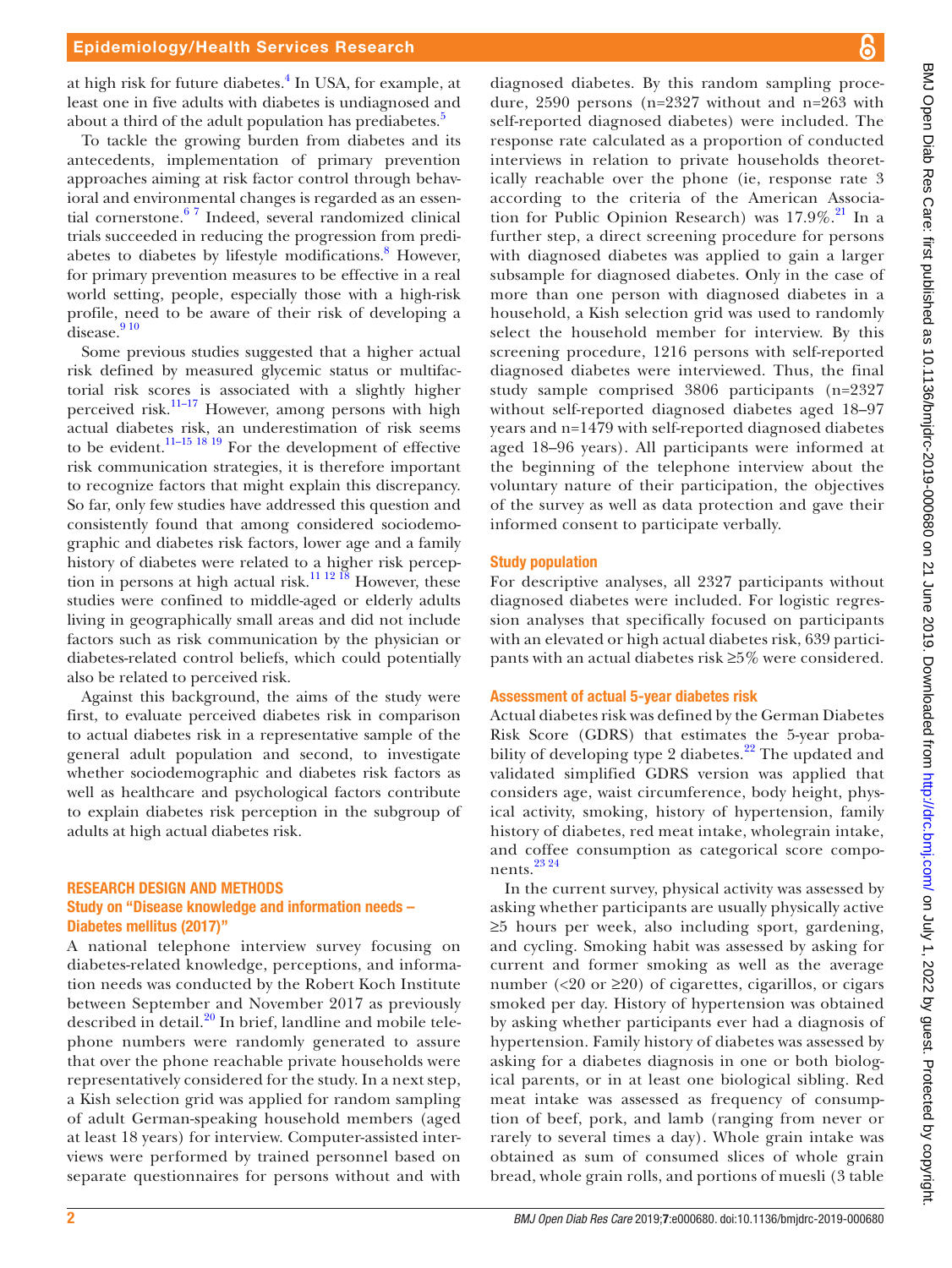spoons per portion) per day. Coffee consumption was assessed as cups of coffee (including espresso, cappuccino, latte macchiato) per day. Waist circumference was not assessed in the current survey and therefore, was estimated based on self-reported body weight (in kg), body height (in cm), age, and sex using the following equations:

## Waist circumference for men=93.4692084– 0.4147528\*height (cm) +0.7517554\*weight (kg) +0.2589500\*age (years)

Waist circumference for women=82.4905304– 0.3990789\* height (cm) +0.8359074\*weight (kg) +0.1983362\*age (years)

The authors derived equations from linear regression analysis based on data from the nationally representative German Health Interview and Examination Survey for Adults  $(2008-2011)^{25}$  with waist circumference measured by trained health professionals as the dependent variable and age and self-reported body weight and height as independent variables.

Based on the previously published algorithm, points were assigned to each GDRS component to calculate actual diabetes risk. $^{23}$  $^{23}$  $^{23}$  For the current analysis, actual diabetes risk was categorized into <2% ('low risk'), 2% to  $<5\%$  ('still low risk'), 5% to  $<10\%$  ('elevated risk'), and ≥10% ('high') following the currently used classification for risk communication of GDRS test results.[26](#page-9-5)

## Assessment of perceived 5-year diabetes risk and potential determinants

#### Perceived diabetes risk

Perceived diabetes risk was assessed by the question "What do you think is your risk for getting diabetes over the next 5 years?" (response options: "almost no risk", "slight risk", "moderate risk", "high risk") in alignment to a previous study.<sup>[27](#page-9-6)</sup>

#### Sociodemographic and diabetes risk factors

Age was self-reported by participants and sex was recorded by interviewers. General educational graduation (9 categories) and vocational qualification (15 categories) were obtained to categorize educational level into low, middle, and high as previously described. $28$ Diabetes risk factors were assessed as described above.

#### Preventive healthcare behavior

Biennial health check-up for early detection of cardiovascular disease, diabetes, and kidney disease is recommended for adults ≥35 years in Germany as 'health check-up 35' by private and statutory health insurance. Participants were asked whether they know this offer by their health insurance. Those answering 'yes' were further asked whether they have ever attended a 'health check-up 35' and whether this has occurred within the last 2 years. Self-reported last blood sugar measurement by a health professional was assessed by the categories

'within last 12 months', 'one to less than 2 years ago', 'two or more years ago', and 'never'.

#### Information about diabetes risk

Being informed about an increased diabetes risk by a physician was assessed by asking "Has your physician ever told you that you have an increased diabetes risk?". Whether information about diabetes was obtained by oneself was assessed by the question "Have you ever actively gathered information about diabetes?". An occupational relation to the topic of diabetes was obtained by asking "Are you familiar with diabetes because of your current or former occupation?".

#### Beliefs on health and diabetes

Subjective health was assessed by asking "How is your state of health in general?" (response options: "very good", "good", "moderate", "poor", "very poor"). Perception of the seriousness of diabetes was obtained by the question "How serious is diabetes in your view?" (response options: "not serious", "moderately serious", "serious", "very serious", "no opinion") adopted from an earlier study.<sup>[13](#page-8-8)</sup> Belief in general control of diabetes risk was assessed by the statement "People who make a good effort to control their risk of getting diabetes are much less likely to get diabetes". Belief in personal control was assessed by the statement "I think that my personal efforts could help control my risk of getting diabetes". Participants were asked to indicate their grade of agreement (response options: "fully agree", "agree", "disagree", "fully disagree") to the two previous statements extracted from a personal control subscale.<sup>29</sup> Perception of the knowledge of diabetes was obtained by the question "How would you rate your knowledge of diabetes?" (response options: "very good", "good", "poor", "absent") in alignment to a previous study. $30$ 

#### Statistical analyses

Analyses were performed using the SAS statistical software package V.9.4 (SAS Institute, Cary, North Carolina, USA) and included a specific weighting factor as previously described.<sup>20</sup> In brief, this weighting factor corrects for deviations of the study sample from population figures of the Federal Statistical Office with regard to sex, age, federal state of residence, and educational level as of December 31, 2016.

To handle missing values, multiple imputation was applied including perceived risk, all potential determinants, and the weighting factor in the imputation model. Overall, 16.6% of participants had a missing value in at least one variable and the percentage of missing information per variable ranged from 0.04% to 5.6%. The authors applied multiple imputation by chained equations (m=10) using the fully conditional specification method assuming an arbitrary pattern of missingness.<sup>31</sup> Based on the separate imputed data sets, descriptive and logistic regression analyses were performed. Estimates from the individual data sets were then combined according to Rubin's rules taking into account variability within and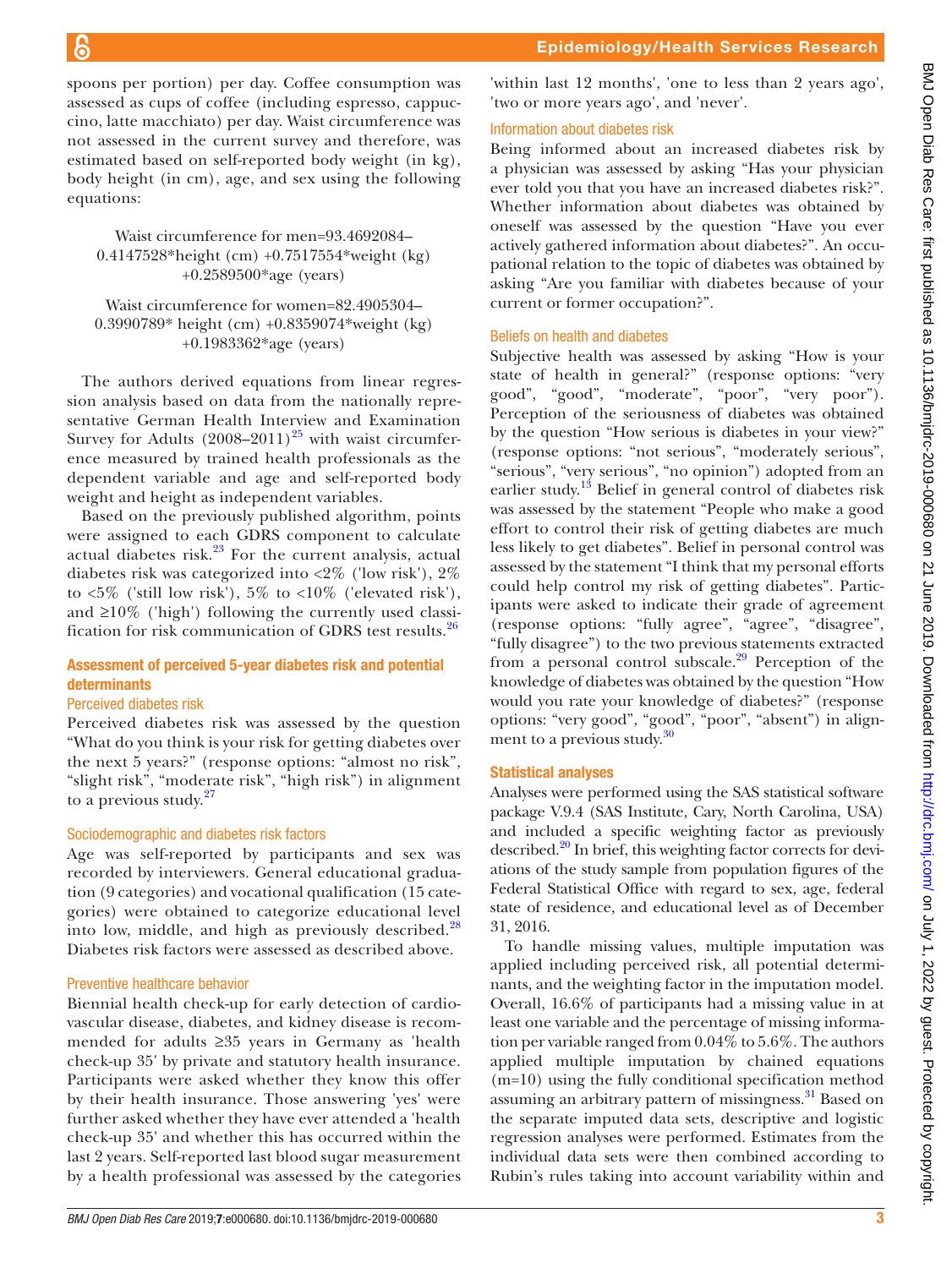#### Epidemiology/Health Services Research

between the imputations. $31$  The level of statistical significance was set at p values<0.05 based on two-sided tests.

For descriptive analyses, means (SE) or percentages were calculated and tests for trend across categories of actual diabetes risk were performed using linear or logistic regression. For the subgroup of participants with an elevated or high actual diabetes risk, logistic regression was performed to calculate ORs and 95% CIs for perceived diabetes risk as dichotomized dependent variable (high/moderate perceived risk vs slight/almost no perceived risk as reference category). Independent variables were all the potential determinants as described above and as operationalized in [table](#page-6-0) 3 and were considered unadjusted in separate models for each determinant as well as mutually adjusted in a multivariable model.

#### **RESULTS**

#### Actual diabetes risk and characteristics of the study population

Among the 2327 participants, actual risk to develop diabetes within the next 5 years was low for 59.5%, still low for 16.1%, elevated for 10.4%, and high for 14.1%. As expected according to the score-based definition, persons with a higher actual diabetes risk were older,

were more likely to be former smokers, had a higher body mass index (BMI), and more often had a hypertension diagnosis, a family history of diabetes, and low physical activity. In addition, they were more often male and less likely to have a high educational level [\(table](#page-3-0) 1).

Of all participants, 37.0% reported a 'health check-up 35' within the last 2 years and 60.7% reported a blood glucose measurement within the last year; these proportions increased across groups with increasing actual diabetes risk (from 28.0% to 56.9% and from 51.6% to 82.7%, respectively). A total of 6.1% of participants stated to have been informed by a physician about having an increased diabetes risk and this proportion increased with increasing actual risk (from 3.8% to 15.3%). Overall, 30.3% stated to have gathered information about diabetes themselves without significant differences across actual risk categories. A total of 18.9% stated to be familiar with diabetes due to their current or former occupation and this proportion decreased with increasing actual risk (from 22.2% to 12.9%; [table](#page-4-0) 2).

Further, 72.7% of participants rated their health as very good or good and this proportion decreased with increasing actual risk (from 81.2% to 53.3%). Overall, 65.2% perceived diabetes as very serious or serious and

<span id="page-3-0"></span>Table 1 Sociodemographic and diabetes risk factors across categories of actual diabetes risk among adults without diagnosed diabetes from a nationwide population-based study in Germany (n=2327)

|                                           |              | Categories of actual diabetes risk |                                                    |                                                    |                            |             |
|-------------------------------------------|--------------|------------------------------------|----------------------------------------------------|----------------------------------------------------|----------------------------|-------------|
|                                           | <b>Total</b> | Low risk<br>( <b>2%</b> )          | <b>Still low risk</b><br>$(2\% \text{ to } < 5\%)$ | <b>Elevated risk</b><br>$(5\% \text{ to } < 10\%)$ | <b>High risk</b><br>(≥10%) | P for trend |
| Proportion of study sample<br>(% )        |              | 59.5                               | 16.1                                               | 10.4                                               | 14.1                       |             |
| Sociodemographic factors                  |              |                                    |                                                    |                                                    |                            |             |
| Sex, male (%)                             | 48.6         | 44.6                               | 50.0                                               | 50.4                                               | 62.4                       | < 0.0001    |
| Age (years)                               | 51.7(0.6)    | 41.0(0.6)                          | 63.4(1.0)                                          | 69.9 (1.0)                                         | 70.5 (0.9)                 | < 0.0001    |
| Educational level (%)                     |              |                                    |                                                    |                                                    |                            |             |
| High                                      | 25.9         | 30.6                               | 24.2                                               | 19.0                                               | 13.3                       | < 0.0001    |
| Middle                                    | 40.9         | 46.6                               | 37.6                                               | 32.7                                               | 27.0                       | < 0.0001    |
| Low                                       | 33.2         | 22.9                               | 38.2                                               | 48.3                                               | 59.7                       | < 0.0001    |
| Diabetes risk factors                     |              |                                    |                                                    |                                                    |                            |             |
| Body mass index (kg/m <sup>2</sup> )      | 25.7(0.1)    | 23.8(0.1)                          | 26.4(0.3)                                          | 27.1(0.3)                                          | 31.4(0.4)                  | < 0.0001    |
| Waist circumference (cm)                  | 89.8 (0.4)   | 83.1(0.4)                          | 94.6(0.7)                                          | 96.8(0.6)                                          | 107.7(0.9)                 | < 0.0001    |
| Physical activity ≥5 hours/<br>week $(%)$ | 72.6         | 74.6                               | 74.7                                               | 71.9                                               | 62.0                       | 0.005       |
| Smoking (%)                               |              |                                    |                                                    |                                                    |                            |             |
| Never                                     | 47.9         | 48.2                               | 49.5                                               | 51.3                                               | 41.9                       | 0.35        |
| Formerly                                  | 25.2         | 21.1                               | 26.7                                               | 27.0                                               | 39.4                       | < 0.0001    |
| Currently                                 | 26.9         | 30.7                               | 23.8                                               | 21.7                                               | 18.7                       | 0.002       |
| Hypertension diagnosis (%)                | 34.0         | 14.3                               | 43.4                                               | 62.7                                               | 85.6                       | < 0.0001    |
| Family history of diabetes<br>$(\%)^*$    | 22.4         | 17.0                               | 22.5                                               | 34.4                                               | 36.2                       | < 0.0001    |

Data are given as weighted mean (SE) or weighted percentage.

\*At least one parent or sibling with diabetes.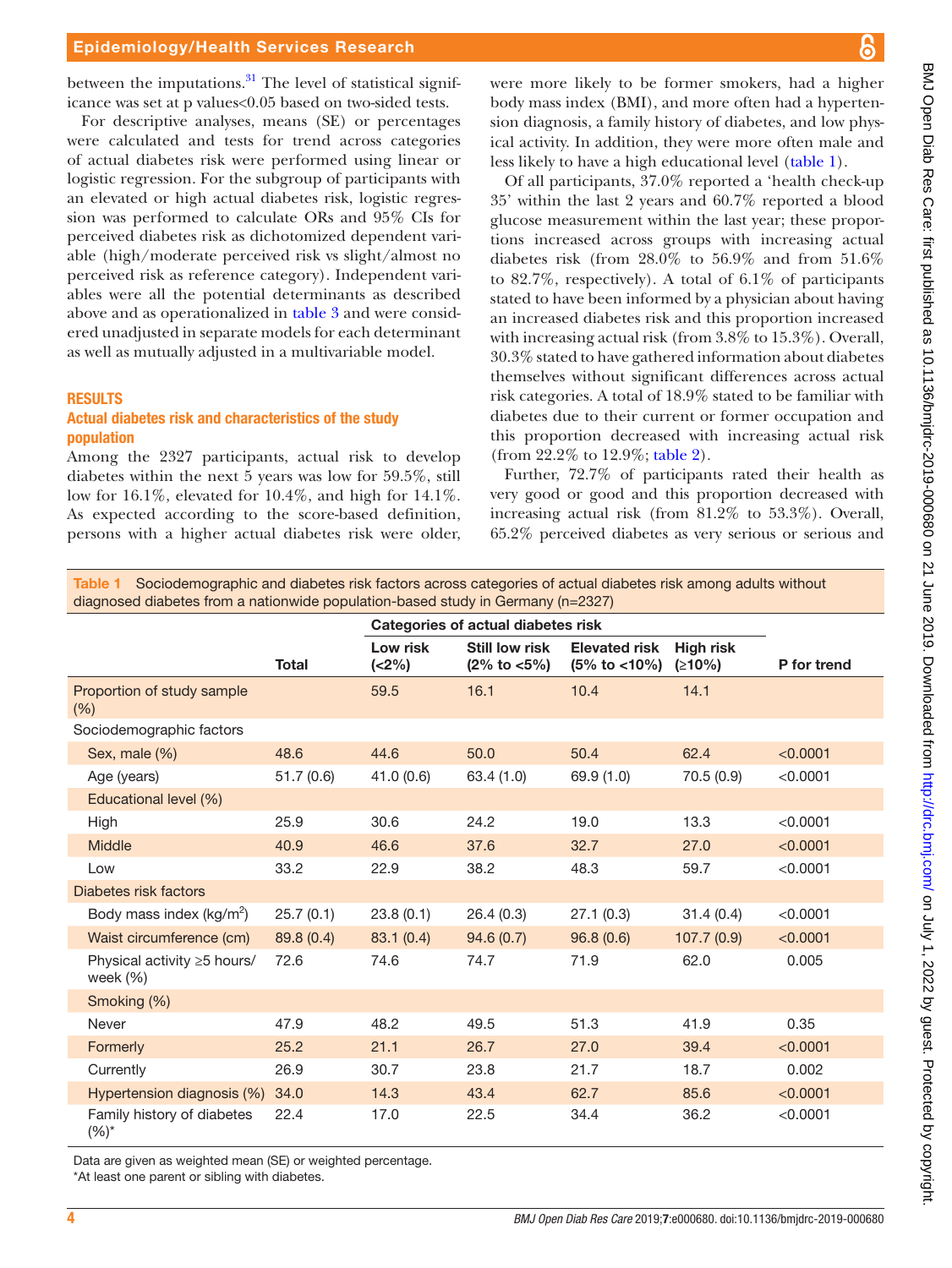<span id="page-4-0"></span>Table 2 Healthcare behavior, information about diabetes risk, and beliefs on health and diabetes across categories of actual diabetes risk among adults without diagnosed diabetes from a nationwide population-based study in Germany (n=2327)

|                                                                      |              | Categories of actual diabetes risk |                                                   |                                                    |                            |             |
|----------------------------------------------------------------------|--------------|------------------------------------|---------------------------------------------------|----------------------------------------------------|----------------------------|-------------|
|                                                                      | <b>Total</b> | Low risk<br>( <b>2%</b> )          | <b>Still low risk</b><br>$(2\% \text{ to } <5\%)$ | <b>Elevated risk</b><br>$(5\% \text{ to } < 10\%)$ | <b>High risk</b><br>(≥10%) | P for trend |
| Preventive healthcare behavior                                       |              |                                    |                                                   |                                                    |                            |             |
| 'Health check-up 35' in last 2<br>years $(\%)$                       |              |                                    |                                                   |                                                    |                            |             |
| <b>Yes</b>                                                           | 37.0         | 28.0                               | 45.3                                              | 49.3                                               | 56.9                       | < 0.0001    |
| <b>No</b>                                                            | 14.7         | 12.6                               | 18.9                                              | 20.8                                               | 14.1                       | 0.12        |
| Don't know this<br>recommendation                                    | 24.0         | 19.1                               | 34.7                                              | 29.9                                               | 28.3                       | 0.0002      |
| Not relevant as aged below<br>35 years                               | 24.2         | 40.3                               | 1.1                                               | $\qquad \qquad -$                                  | 0.7                        | < 0.0001    |
| Last blood glucose<br>measurement (%)                                |              |                                    |                                                   |                                                    |                            |             |
| Within last 12 months                                                | 60.7         | 51.6                               | 66.3                                              | 74.5                                               | 82.7                       | < 0.0001    |
| $\geq$ 1 year ago                                                    | 27.9         | 33.7                               | 25.3                                              | 18.3                                               | 13.5                       | < 0.0001    |
| Never                                                                | 11.4         | 14.7                               | 8.4                                               | 7.2                                                | 3.8                        | 0.0002      |
| Information about diabetes risk                                      |              |                                    |                                                   |                                                    |                            |             |
| Informed from physician<br>about increased diabetes<br>risk (%)      | 6.1          | 3.8                                | 5.4                                               | 8.1                                                | 15.3                       | $<$ 0.0001  |
| Actively informed about<br>diabetes by oneself (%)                   | 30.3         | 31.2                               | 30.2                                              | 31.5                                               | 25.8                       | 0.23        |
| Occupational relation to<br>diabetes topic (%)                       | 18.9         | 22.2                               | 13.2                                              | 17.2                                               | 12.9                       | 0.001       |
| Beliefs on health and diabetes                                       |              |                                    |                                                   |                                                    |                            |             |
| Very good or good subjective 72.7<br>health $(\%)$                   |              | 81.2                               | 67.4                                              | 58.5                                               | 53.3                       | < 0.0001    |
| Perceived seriousness of<br>diabetes (%)                             |              |                                    |                                                   |                                                    |                            |             |
| Very serious or serious                                              | 65.2         | 60.9                               | 70.1                                              | 72.4                                               | 72.1                       | 0.001       |
| Moderately or not serious                                            | 22.1         | 25.0                               | 21.0                                              | 14.3                                               | 16.7                       | 0.001       |
| No opinion                                                           | 12.7         | 14.0                               | 8.9                                               | 13.3                                               | 11.2                       | 0.38        |
| Belief in general control of<br>diabetes risk (%)*                   | 23.0         | 22.6                               | 18.9                                              | 23.6                                               | 28.9                       | 0.20        |
| Belief in personal control of<br>diabetes risk (%)*                  | 9.7          | 8.5                                | 8.9                                               | 10.0                                               | 15.3                       | 0.06        |
| Very good or good perceived 56.4<br>knowledge about diabetes<br>(% ) |              | 54.0                               | 59.1                                              | 64.2                                               | 57.8                       | 0.12        |

Data are given as weighted percentage.

\*Based on response 'fully agree' or 'agree'.

this proportion moderately increased with increasing actual risk (from  $60.9\%$  to  $72.1\%$ ). A total of  $56.4\%$  rated their knowledge on diabetes as very good or good, only 23.0% believed in general control of diabetes risk, and even only 9.7% believed in personal control; these proportions did not significantly differ across actual risk categories ([table](#page-4-0) 2).

#### Perceived diabetes risk in relation to actual diabetes risk

Of all participants, the risk to develop diabetes within the next 5 years was perceived as almost absent for 44.3%, as slight for 41.6%, as moderate for 11.8%, and as high for 2.3%. The overall proportion of those who perceived their risk as almost non-existent or slight (85.9%) only modestly decreased across groups with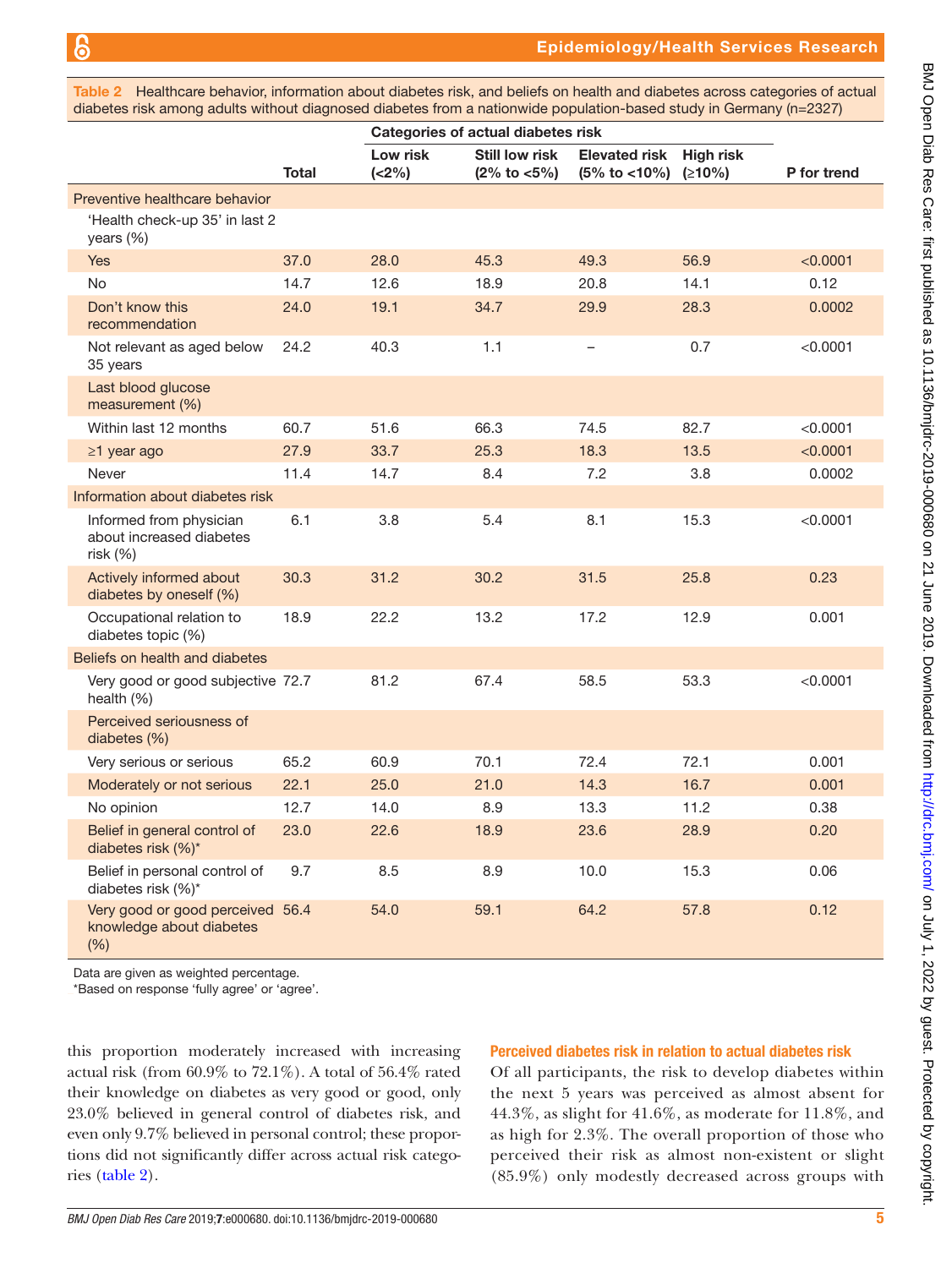100%

80%

60%

40%





20% 0% **Still low** Low Total actual risk actual risk High perceived risk 2.3% 1.6% 4.2% Moderate perceived risk 11.8% 9.3% 11.2% Slight perceived risk 41.6% 41.2% 41.0% 44.3% 47.8% Almost no perceived risk

<span id="page-5-0"></span>Figure 1 Perceived diabetes risk across categories of actual diabetes risk among adults without diagnosed diabetes from a nationwide population-based study in Germany (n=2327). Data are given as weighted percentage.

increasing actual diabetes risk (from 89.0% to 78.9%; [figure](#page-5-0) 1).

# Determinants of perceived diabetes risk among adults at increased actual diabetes risk

In unadjusted logistic regression models focusing on 639 adults with an elevated or high actual diabetes risk, perceiving oneself at increased (ie, moderate or high) diabetes risk was significantly associated with lower age, higher BMI, higher waist circumference, a family history of diabetes, being informed about an increased diabetes risk by a physician, and a poor self-rated health status, whereas perceiving oneself at low (ie, almost no or slight) diabetes risk was significantly related to having no opinion on the seriousness of diabetes. In a multivariable model including all potential determinants, perceiving oneself at increased diabetes risk remained significantly associated with a lower age (OR per year 0.92 (95% CI 0.88 to 0.96)), a family history of diabetes (2.10 (1.06– 4.16)), and being informed about an increased diabetes risk by a physician (3.27 (1.51–7.07); [table](#page-6-0) 3).

# **DISCUSSION**

The current nationwide survey showed that overall a relatively low proportion of the adult population perceived their risk to develop diabetes as moderate or high.

This proportion only slightly increased from 10.9% among those at low actual risk to 21.1% among those at high actual risk. Focusing on adults with a high or elevated actual diabetes risk revealed that younger age, a family history of diabetes, and being informed about an increased diabetes risk by a physician were strongly related to a higher perceived diabetes risk. In contrast, potentially modifiable risk factors of diabetes, preventive healthcare behaviors, perceived seriousness and knowledge on diabetes as well as beliefs in general and personal control of diabetes risk seemed to play no determining role for perceived risk.

# Perceived diabetes risk in relation to actual diabetes risk

In line with results from the current study, previous studies reported a relatively low proportion of persons that is aware to be at diabetes risk, even if actual diabetes risk defined by a risk score or measured glucose or glycated haemoglobin (HbA1c) values was high.<sup>11-15 18</sup> For example, in a diabetes screening program among elderly residents of the Dutch Hoorn region (1998–2000), 40.1% of low-risk and 47.9% of high-risk participants could not give a quantitative estimate (in per cent) of their risk of having diabetes at the moment. Among the remaining persons, mean perceived risk was only slightly higher in those at high actual risk defined by a symptom risk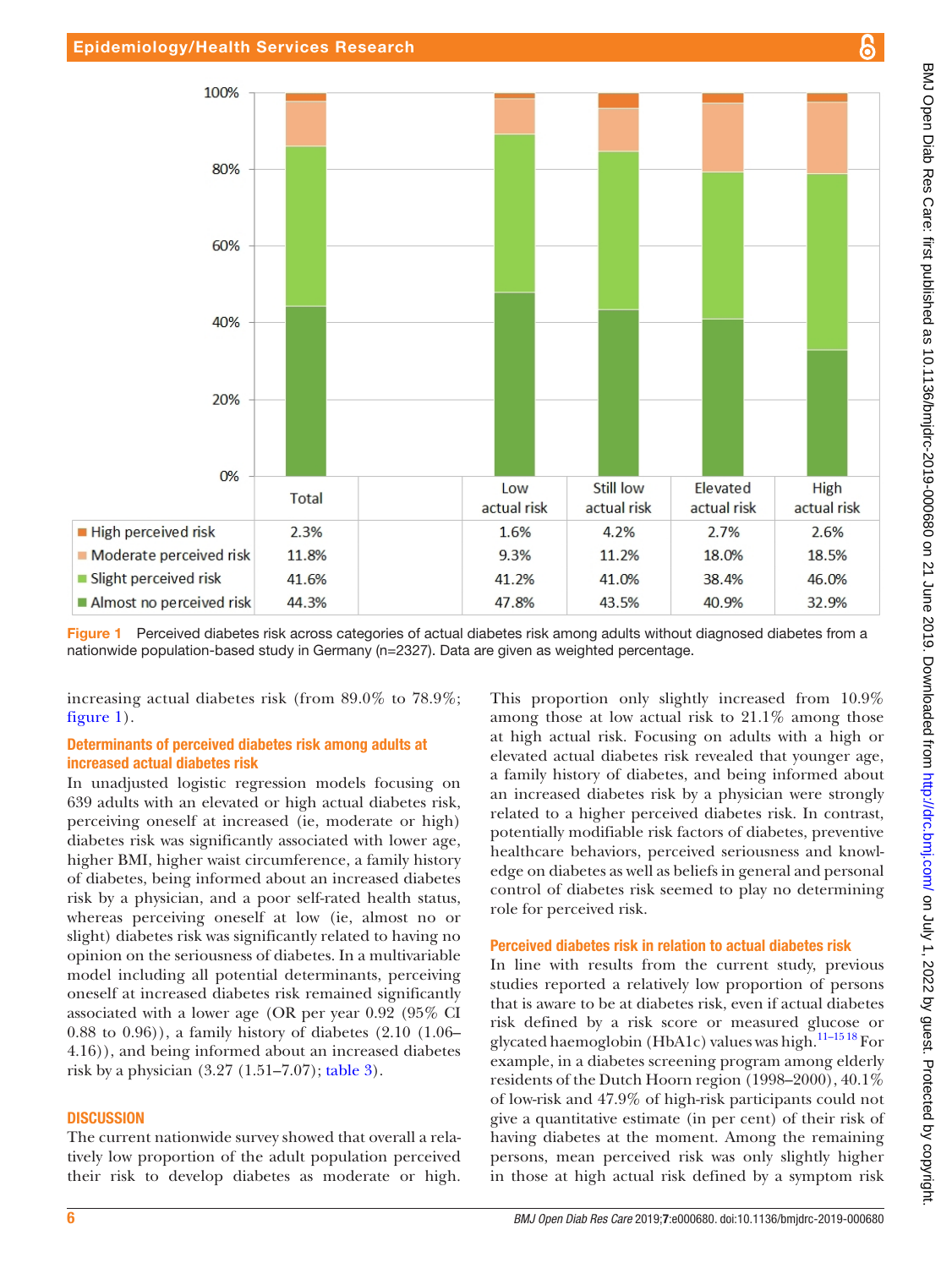<span id="page-6-0"></span>Table 3 Association between perceived diabetes risk and potential determinants among adults with an elevated or high actual diabetes risk from a nationwide population-based study in Germany (n=639)

|                                                                                               | OR (95% CI)* from separate<br>models for each variable | OR (95% CI)* from the fully adjusted<br>model |
|-----------------------------------------------------------------------------------------------|--------------------------------------------------------|-----------------------------------------------|
| Sociodemographic factors                                                                      |                                                        |                                               |
| Age (per year)                                                                                | 0.91 (0.88 to 0.94)                                    | 0.92 (0.88 to 0.96)                           |
| Sex (men vs women)                                                                            | 1.12 (0.62 to 2.03)                                    | $0.66$ (0.22 to 1.98)                         |
| <b>Educational level</b>                                                                      |                                                        |                                               |
| High                                                                                          | $\mathbf{1}$                                           | $\mathbf{1}$                                  |
| Middle                                                                                        | 0.92 (0.54 to 1.59)                                    | 0.60 (0.27 to 1.34)                           |
| Low                                                                                           | $0.79$ (0.43 to 1.45)                                  | $0.87$ (0.41 to 1.85)                         |
| Diabetes risk factors                                                                         |                                                        |                                               |
| Body mass index (per kg/m <sup>2</sup> )                                                      | 1.13 (1.07 to 1.19)                                    | 1.00 (0.82 to 1.20)                           |
| Waist circumference (per cm)                                                                  | 1.05 (1.03 to 1.08)                                    | 1.02 $(0.94 \text{ to } 1.11)$                |
| Physical activity ( $\geq$ 5 vs <5 hours/week)                                                | $0.63$ (0.35 to 1.14)                                  | $0.79$ (0.36 to 1.72)                         |
| Smoking                                                                                       |                                                        |                                               |
| <b>Never</b>                                                                                  | $\mathbf{1}$                                           | $\mathbf{1}$                                  |
| Formerly                                                                                      | 1.13 (0.61 to 2.10)                                    | 0.85 (0.43 to 1.69)                           |
| Currently                                                                                     | 1.75 (0.76 to 4.00)                                    | $0.69$ (0.25 to 1.89)                         |
| Hypertension diagnosis (yes vs no)                                                            | 0.97 (0.46 to 2.06)                                    | 0.80 (0.37 to 1.73)                           |
| Family history of diabetes (yes vs no)                                                        | 2.57 (1.41 to 4.68)                                    | 2.10 (1.06 to 4.16)                           |
| Preventive healthcare behavior                                                                |                                                        |                                               |
| 'Health check-up 35' in last 2 years†                                                         |                                                        |                                               |
| Yes                                                                                           | 1                                                      | 1                                             |
| <b>No</b>                                                                                     | 0.98 (0.47 to 2.08)                                    | 0.84 (0.37 to 1.93)                           |
| Don't know this recommendation                                                                | $0.66$ (0.30 to 1.44)                                  | $0.62$ (0.27 to 1.47)                         |
| Last blood glucose measurement (%)                                                            |                                                        |                                               |
| Within last 12 months                                                                         | 1                                                      | 1                                             |
| $\geq$ 1 year ago                                                                             | 0.87 (0.39 to 1.92)                                    | 1.30 (0.51 to 3.27)                           |
| Never                                                                                         | 1.49 (0.39 to 5.65)                                    | 2.39 (0.53 to 10.7)                           |
| Information about diabetes risk                                                               |                                                        |                                               |
| Ever informed from physician on increased diabetes risk<br>(yes vs no)                        | 6.43 (3.12 to 13.2)                                    | 3.27 (1.51 to 7.07)                           |
| Ever actively informed about diabetes by oneself<br>(yes vs no)                               | 1.59 (0.90 to 2.82)                                    | 1.16 (0.59 to 2.30)                           |
| Occupational relation to diabetes topic (yes vs no)                                           | 0.88 (0.41 to 1.90)                                    | 0.51 (0.22 to 1.21)                           |
| Beliefs on health and diabetes                                                                |                                                        |                                               |
| Subjective health (very good/good vs moderate to poor)                                        | 0.55 (0.31 to 0.98)                                    | 0.52 (0.25 to 1.07)                           |
| Perceived seriousness of diabetes                                                             |                                                        |                                               |
| Serious or very serious                                                                       | 1                                                      | 1                                             |
| Not or moderately serious                                                                     | 1.47 (0.74 to 2.89)                                    | 2.02 (0.96 to 4.26)                           |
| No opinion                                                                                    | 0.31 (0.10 to 0.95)                                    | $0.54$ (0.16 to 1.81)                         |
| Belief in general control of diabetes risk<br>(fully agree/agree vs disagree/fully disagree)  | 1.01 (0.55 to 1.86)                                    | 1.14 $(0.50 \text{ to } 2.58)$                |
| Belief in personal control of diabetes risk<br>(fully agree/agree vs disagree/fully disagree) | 0.88 (0.36 to 2.18)                                    | 0.73 (0.20 to 2.71)                           |
| Perceived knowledge on diabetes<br>(very good/good vs poor/very poor)                         | $0.88$ (0.47 to 1.63)                                  | $0.58$ (0.26 to 1.29)                         |

Bold numbers indicate statistically significant ORs (p value<0.05).

\*Calculated based on logistic regression with perceived diabetes risk as dependent variable (high/moderate risk (n(unweighted)=130) vs slight/ almost no risk as reference (n(unweighted)=509)) and potential determinants as independent variables.

†The category 'not relevant as aged below 35 years' initially comprised only two participants with an elevated/high actual diabetes risk and thus, is excluded from the analysis of the results for this table.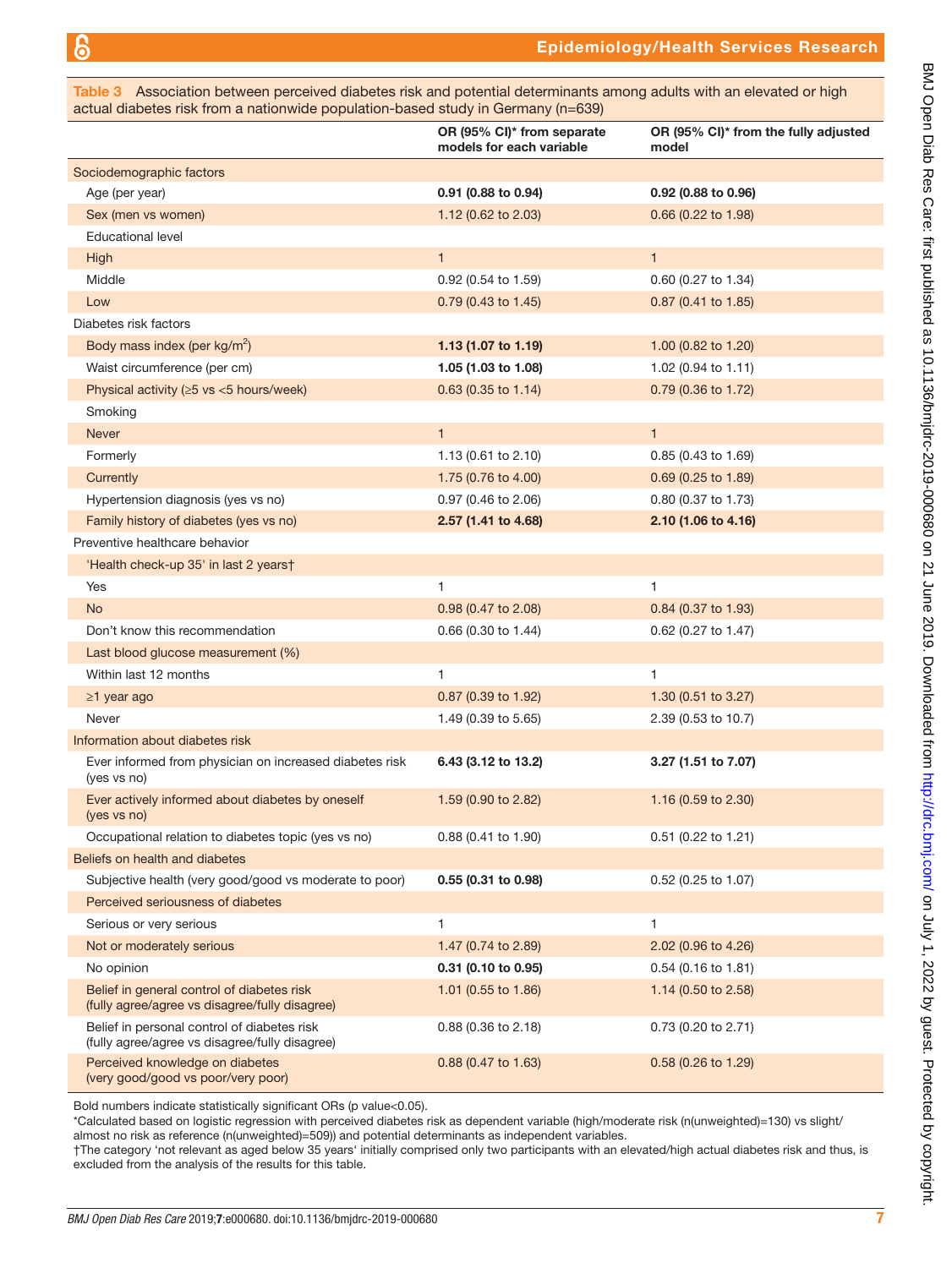questionnaire than in those at low actual risk (10.8% vs 8.1%). The qualitative risk perception question revealed that only 1.9% of high-risk persons labeled their risk as high or very high.<sup>12</sup> Among primarily African-American participants in a community-based screening programme in USA (2003/2004), the overall proportion of those that believed to be at any diabetes risk (49%) was similar to the proportion that scored high at a risk assessment score (44%). Further, among those with high actual risk, about a third believed to be not at risk of getting diabetes. $14$ In the German cooperative health research in the region of Augsburg (KORA) study comprising residents of the Augsburg region without known diabetes (2013/2014), the proportion that believed to be 'at risk of developing diabetes in the next years' was 14.6% among those with normal glucose tolerance, 20.6% among those with impaired glucose tolerance or impaired fasting glucose, and even only 28.7% among those with a newly detected diabetes.<sup>[11](#page-8-7)</sup> Similarly, studies that investigated perceived diabetes risk among persons with a history of gestational diabetes or a family history of diabetes also point to an underestimated susceptibility to diabetes development in these high-risk groups.[27 32 33](#page-9-6) Furthermore, findings from a repeated telephone survey in USA revealed a stagnant proportion of ≥45-year-olds who believed to be at risk for diabetes or prediabetes from 2006 to 2011 and this proportion was at a low level for those defined to be at risk for diabetes and at a moderate level for those with prediabetes.<sup>[19](#page-9-11)</sup>

#### Determinants of perceived diabetes risk among adults at increased actual diabetes risk

Determinants of the discrepancy between perceived and actual risk have been scarcely investigated for high-risk individuals. In agreement with our findings, the Dutch study in the Hoorn region, a subsample of the Dutch study that was recontacted after several years, and the German KORA study have consistently shown that a family history of diabetes and lower age are associated with a higher perceived risk in adults at high actual diabetes risk, even after multivariable adjustment.<sup>[11 12 18](#page-8-7)</sup> Possible explanations for the inverse association between age and perceived risk were that older people may think that if they were susceptible to diabetes, they would have already developed it<sup>18</sup> or that older people may have less knowledge about diabetes and risk factors than younger people.[12](#page-8-9) Potentially modifiable risk factors of diabetes such as physical inactivity, unhealthy diet, high BMI, and hypertension were not or not consistently related to a higher perceived diabetes risk.<sup>[11 12 18](#page-8-7)</sup> Similarly, we found no significant association of physical inactivity, smoking, or hypertension with perceived risk and the direct association between BMI und perceived risk diminished in multivariable analysis. Interestingly, in the KORA study, a higher educational level and poor subjective health were related to a higher perceived risk.<sup>[11](#page-8-7)</sup> While we obtained a similar result regarding subjective health in the unadjusted analysis, this association was no longer significant

in multivariable analysis. Further, we did not observe any association with education. A study among women with a history of gestational diabetes even found that those with a high risk perception had less education than those with a low risk perception.<sup>[27](#page-9-6)</sup> It can be assumed that the operationalization of education and selection criteria of the study participants may play a role for these divergent results; for example, while mostly lower-educated older men and women (mean age: 59.1 years) were included in the KORA study, $\frac{11}{11}$  $\frac{11}{11}$  $\frac{11}{11}$  the study among women with a history of gestational diabetes comprised mostly well-educated younger women  $(35.7 \text{ years})$ .<sup>27</sup> Among the range of additional available factors in the current study, being informed about one's increased diabetes risk by a physician emerged as the only, but strong determinant of perceived diabetes risk. This result illustrates the importance of strengthening the healthcare system to enable physicians to implement primary prevention in daily practice[.34](#page-9-13) Based on their medical expertise, physicians could then assess a patient's risk profile, comprehensively communicate an elevated risk $35$  and, in a dialog, further provide decision aids to improve patient's knowledge and comfort regarding available options for lifestyle changes according to the personal daily life context.  $36\overline{37}$  Thereby, physicians can provide an essential contribution to effective risk communication and maintained behavioral modifications.

#### Public health relevance and practical implications

The public health relevance of the findings is based on the massive burden of prediabetes in many countries. $3<sup>4</sup>$ In Germany, 20.8% of the people aged 18–79 years (13.1 million) have HbA1c-defined prediabetes.<sup>28</sup> In line with this estimate,  $24.5\%$  of adults aged  $\geq 18$  years were identified to be at increased diabetes risk based on an established risk score in the current study, which represent a considerable proportion of the population as a potential target group for primary prevention. However, in contrast to the available evidence on risk factors of diabetes, $\frac{1}{1}$  $\frac{1}{1}$  $\frac{1}{1}$ high-risk individuals of the current and previous studies did not or only barely link their prevailing modifiable risk factors with an increased perceived risk and ageing was even inversely linked with perceived risk. Thus, primary prevention approaches should include measures that increase the awareness of diabetes risk factors such as unhealthy lifestyle behaviors and ageing in the general public and improve patient education by health professionals with regard to prevailing personal risk factors. Application of multifactorial risk assessment scores could serve as a supporting tool in such awareness strategies.

According to health behavioral theories, an increased perceived risk for a disease is a prerequisite for preventive action, but needs to be supported by other components of precautionary behavior.<sup>4</sup> <sup>10</sup> <sup>38</sup> <sup>39</sup> Behavioral changes seem to be more likely if the awareness of disease risk is prompted in conjunction with an increased awareness of disease severity or enhancing the control beliefs about disease-related risk factors.<sup>10 38</sup> 39 While the proportion of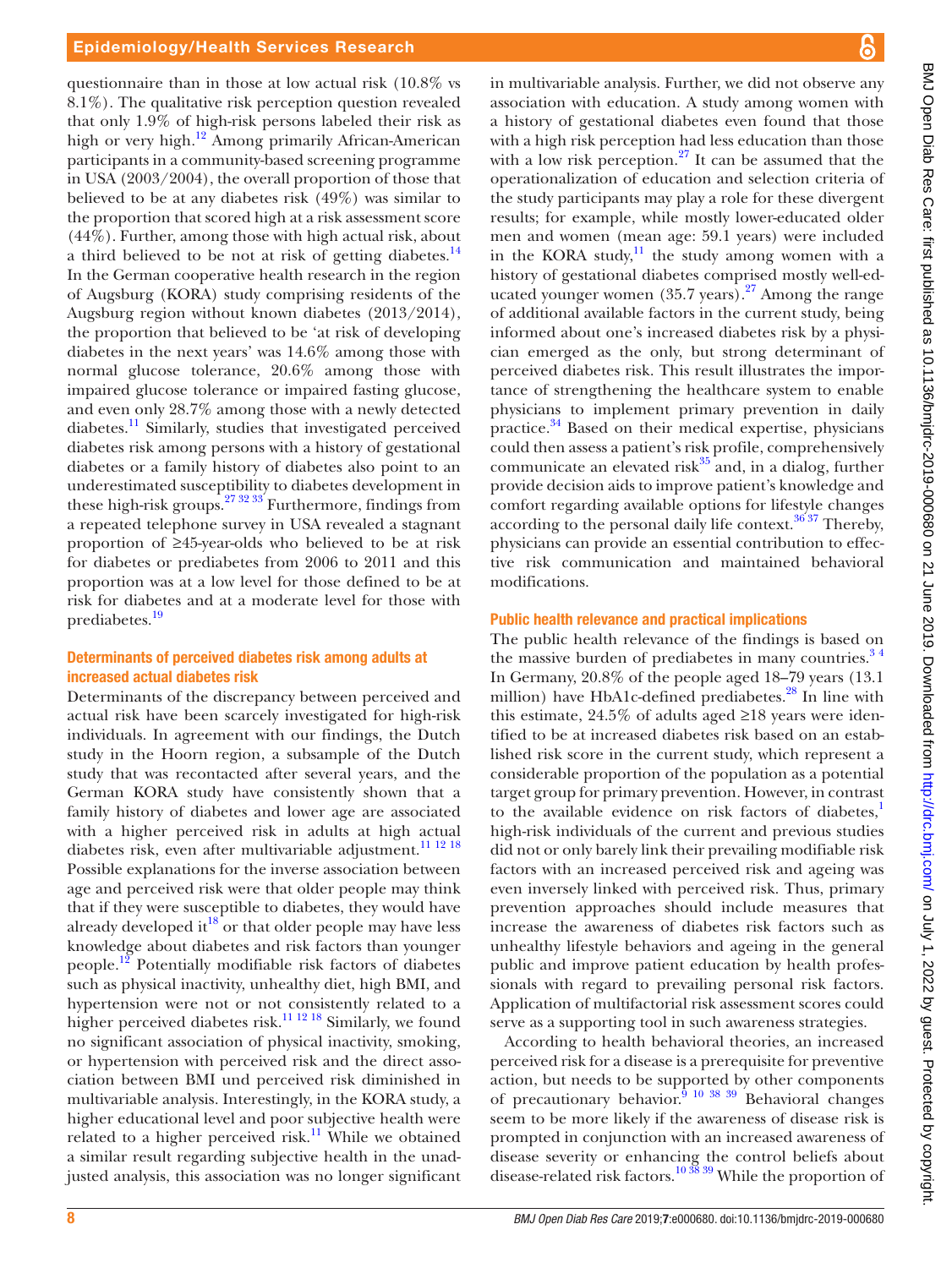adults that acknowledged diabetes as a serious condition was relatively high in the current study (overall 65.2%), the proportions of adults that believed in general or personal control of diabetes risk (overall 23.0% or 9.7%) were surprisingly low. Thus, strengthening control beliefs also appears to be essential in diabetes prevention strategies, for example, by emphasizing the potential of lifestyle recommendations for prevention of diabetes development and advising people on lifestyle changes and how to specifically implement and maintain them.

#### Limitations

Actual diabetes risk was not defined by an objective assessment of glucose parameters as in a previous study, $\frac{11}{1}$  but by using a non-laboratory diabetes risk score. However, while glucose measurements at a single point in time have own inherent limitations,<sup>[40](#page-9-16)</sup> the applied multifactorial score is an established tool for predicting type 2 diabetes  $risk^{22}$  $risk^{22}$  $risk^{22}$  and previous validation of the used simplified score version reflected an excellent predictive ability.<sup>24</sup> In addition, the proportion of adults with an elevated or high diabetes risk that was calculated based on the risk score in the current study is in good agreement with a previously reported prevalence of HbA1c-defined prediabetes in Germany.<sup>28</sup> Still, due to the telephone interview mode, all data on score components were of self-reported nature and thus, misclassification may have occurred. In addition, actual diabetes risk was calculated quantitatively as absolute risk in per cent, whereas perceived diabetes risk was assessed qualitatively based on a four-categorical response option. These different scales and the subsequent categorizations for analyses could have led to false cross-classifications. Further, the response rate of the survey was relatively low. To adjust for deviations of survey participants with respect to certain characteristics (age, sex, federal state of residence, educational level) from the German resident population aged at least 18 years, a complex weighting factor $^{20}$  was used throughout our analysis. However, despite the weighting procedure, a selection bias due to non-response cannot be entirely excluded. In particular, non-responders may differ from survey participants in terms of other characteristics of major interest to the current study and these differences may have biased our results. Finally, the moderate sample size of persons with an elevated or high actual risk in regression models may have led to dismissing existing determinants of perceived risk.

#### **CONCLUSIONS**

The current nationwide data reflect a relatively low perception of diabetes risk in the general adult population in Germany, even if actual diabetes risk measured by a multifactorial risk score is high. Findings of this study could inform the strategic orientation of prevention strategies on diabetes by emphasizing the need to increase the awareness and control beliefs about diabetes risk and by pointing out the importance of effective risk

communication with health professionals in high-risk groups.

Contributors CH, RP, LMS, DZ, PG and CS-N conceptualized the survey. CH defined the analytic strategy, analyzed the data and drafted the manuscript. RP and JB supported statistical modeling. All authors critically revised the manuscript for important intellectual content and read and approved the final version of the manuscript.

Funding The study "Disease knowledge and information needs - Diabetes mellitus (2017)" was funded by the Federal Ministry of Health (Funding Code: GE20160358).

Competing interests None declared.

Patient consent for publication Not required.

Ethics approval The study was approved by the ethics committee of Berlin's Chamber of Physicians (No: Eth-23/17) and the Federal Commissioner for Data Protection and Freedom of Information.

Provenance and peer review Not commissioned; externally peer reviewed.

Data sharing statement Data are available upon reasonable request.

Open access This is an open access article distributed in accordance with the Creative Commons Attribution Non Commercial (CC BY-NC 4.0) license, which permits others to distribute, remix, adapt, build upon this work non-commercially, and license their derivative works on different terms, provided the original work is properly cited, appropriate credit is given, any changes made indicated, and the use is non-commercial. See:<http://creativecommons.org/licenses/by-nc/4.0/>.

#### **References**

- <span id="page-8-0"></span>1. Zheng Y, Ley SH, Hu FB. Global aetiology and epidemiology of type 2 diabetes mellitus and its complications. *[Nat Rev Endocrinol](http://dx.doi.org/10.1038/nrendo.2017.151)* 2018;14:88–98.
- 2. Hu FB, Satija A, Manson JE. Curbing the diabetes pandemic: the need for global policy solutions. *[JAMA](http://dx.doi.org/10.1001/jama.2015.5287)* 2015;313:2319–20.
- <span id="page-8-1"></span>International Diabetes Federation. Chapter 3: The global picture. In: *IDF diabetes atlas*. 8th edn. Brussels, Belgium, 2017: 40–65.
- <span id="page-8-2"></span>4. Tabák AG, Herder C, Rathmann W, *et al*. Prediabetes: a high-risk state for diabetes development. *[The Lancet](http://dx.doi.org/10.1016/S0140-6736(12)60283-9)* 2012;379:2279–90.
- <span id="page-8-3"></span>5. Centers for Disease Control and Prevention. National diabetes statistics report. 2017. US department of health and Human services. Atlanta, GA. Available: [https://www.cdc.gov/diabetes/data/](https://www.cdc.gov/diabetes/data/statistics/statistics-report.html) [statistics/statistics-report.html](https://www.cdc.gov/diabetes/data/statistics/statistics-report.html) [Accessed March 2019].
- <span id="page-8-4"></span>6. World Health Organisation. Part 2: preventing diabetes. Global report on diabetes. Geneva World Health Organization; 2016: 34–45. [http://](http://apps.who.int/iris/bitstream/handle/10665/204871/9789241565257_eng.pdf;jsessionid=3263530A34BD3CE67600D37307290269?sequence=1) [apps.who.int/iris/bitstream/handle/10665/204871/9789241565257\\_](http://apps.who.int/iris/bitstream/handle/10665/204871/9789241565257_eng.pdf;jsessionid=3263530A34BD3CE67600D37307290269?sequence=1) [eng.pdf;jsessionid=3263530A34BD3CE67600D37307290269?](http://apps.who.int/iris/bitstream/handle/10665/204871/9789241565257_eng.pdf;jsessionid=3263530A34BD3CE67600D37307290269?sequence=1) [sequence=1](http://apps.who.int/iris/bitstream/handle/10665/204871/9789241565257_eng.pdf;jsessionid=3263530A34BD3CE67600D37307290269?sequence=1)
- 7. Ibrahim M, Tuomilehto J, Aschner P, *et al*. Global status of diabetes prevention and prospects for action: a consensus statement. *[Diabetes Metab Res Rev](http://dx.doi.org/10.1002/dmrr.3021)* 2018;34:e3021.
- <span id="page-8-5"></span>8. Haw JS, Galaviz KI, Straus AN, *et al*. Long-term sustainability of diabetes prevention approaches: a systematic review and meta-analysis of randomized clinical trials. *[JAMA Intern Med](http://dx.doi.org/10.1001/jamainternmed.2017.6040)* 2017;177:1808–17.
- <span id="page-8-6"></span>9. Pligt J. Perceived risk and vulnerability as predictors of precautionary behaviour. *[Br J Health Psychol](http://dx.doi.org/10.1111/j.2044-8287.1998.tb00551.x)* 1998;3:1–14.
- <span id="page-8-11"></span>10. Sheeran P, Harris PR, Epton T. Does heightening risk appraisals change people's intentions and behavior? A meta-analysis of experimental studies. *[Psychol Bull](http://dx.doi.org/10.1037/a0033065)* 2014;140:511–43.
- <span id="page-8-7"></span>11. Kowall B, Rathmann W, Stang A, *et al*. Perceived risk of diabetes seriously underestimates actual diabetes risk: the KorA FF4 study. *[PLoS One](http://dx.doi.org/10.1371/journal.pone.0171152)* 2017;12:e0171152.
- <span id="page-8-9"></span>12. Adriaanse MC, Twisk JWR, Dekker JM, *et al*. Perceptions of risk in adults with a low or high risk profile of developing type 2 diabetes; a cross-sectional population-based study. *[Patient Educ Couns](http://dx.doi.org/10.1016/j.pec.2008.06.009)* 2008;73:307–12.
- <span id="page-8-8"></span>13. Adriaanse MC, Snoek FJ, Dekker JM, *et al*. Perceived risk for type 2 diabetes in participants in a stepwise population-screening programme. *[Diabet Med](http://dx.doi.org/10.1046/j.1464-5491.2003.00901.x)* 2003;20:210–5.
- <span id="page-8-10"></span>14. Graham GN, Leath B, Payne K, *et al*. Perceived versus actual risk for hypertension and diabetes in the African American community. *[Health Promot Pract](http://dx.doi.org/10.1177/1524839905283891)* 2006;7:34–46.
- 15. Yang K, Baniak LM, Imes CC, *et al*. Perceived versus actual risk of type 2 diabetes by race and ethnicity. *[Diabetes Educ](http://dx.doi.org/10.1177/0145721718770983)* 2018;44:269–77.
- 16. Godino JG, van Sluijs EMF, Sutton S, *et al*. Understanding perceived risk of type 2 diabetes in healthy middle-aged adults: a